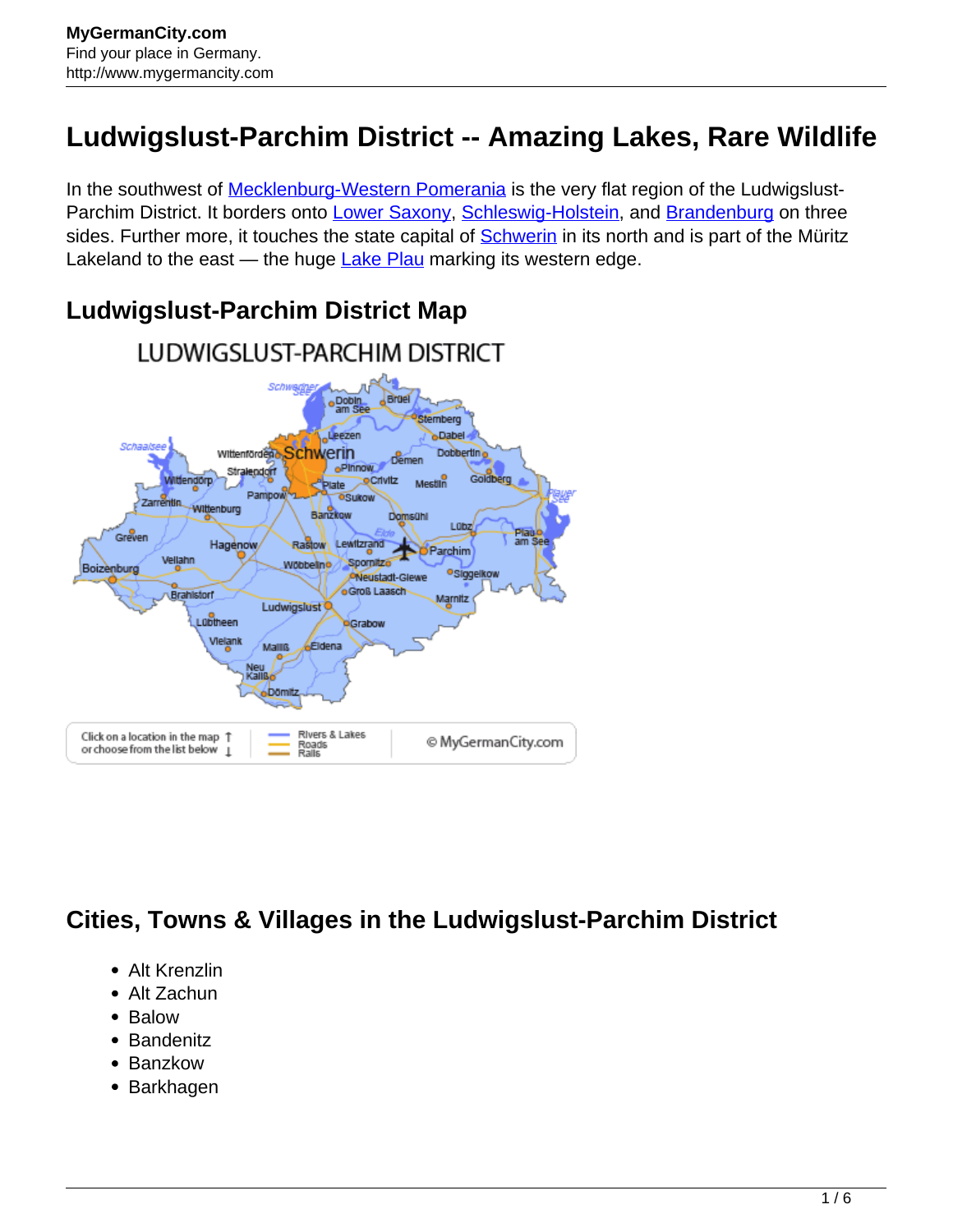- Barnin
- Belsch
- Bengerstorf
- Besitz
- Blankenberg
- Blievenstorf
- Bobzin
- [Boizenburg \(Elbe\)](http://www.mygermancity.com/boizenburg)
- Borkow
- Brahlstorf
- Brenz
- Bresegard (Eldena)
- Bresegard (Picher)
- Brüel
- Brunow (Parchim)
- Buchberg
- Bülow (Schwerin)
- Cambs
- [Crivitz](http://www.mygermancity.com/crivitz)
- Dabel
- Dambeck (Perleberg)
- Damm
- Demen
- Dersenow
- Diestelow
- Dobbertin
- Dobin am See
- Dömitz
- Domsühl
- Dümmer
- Eldena
- Friedrichsruhe
- Gallin (Boizenburg)
- Gallin-Kuppentin
- Gammelin
- Ganzlin
- Gischow
- Gneven
- Godern
- Göhlen
- Goldberg
- Gorlosen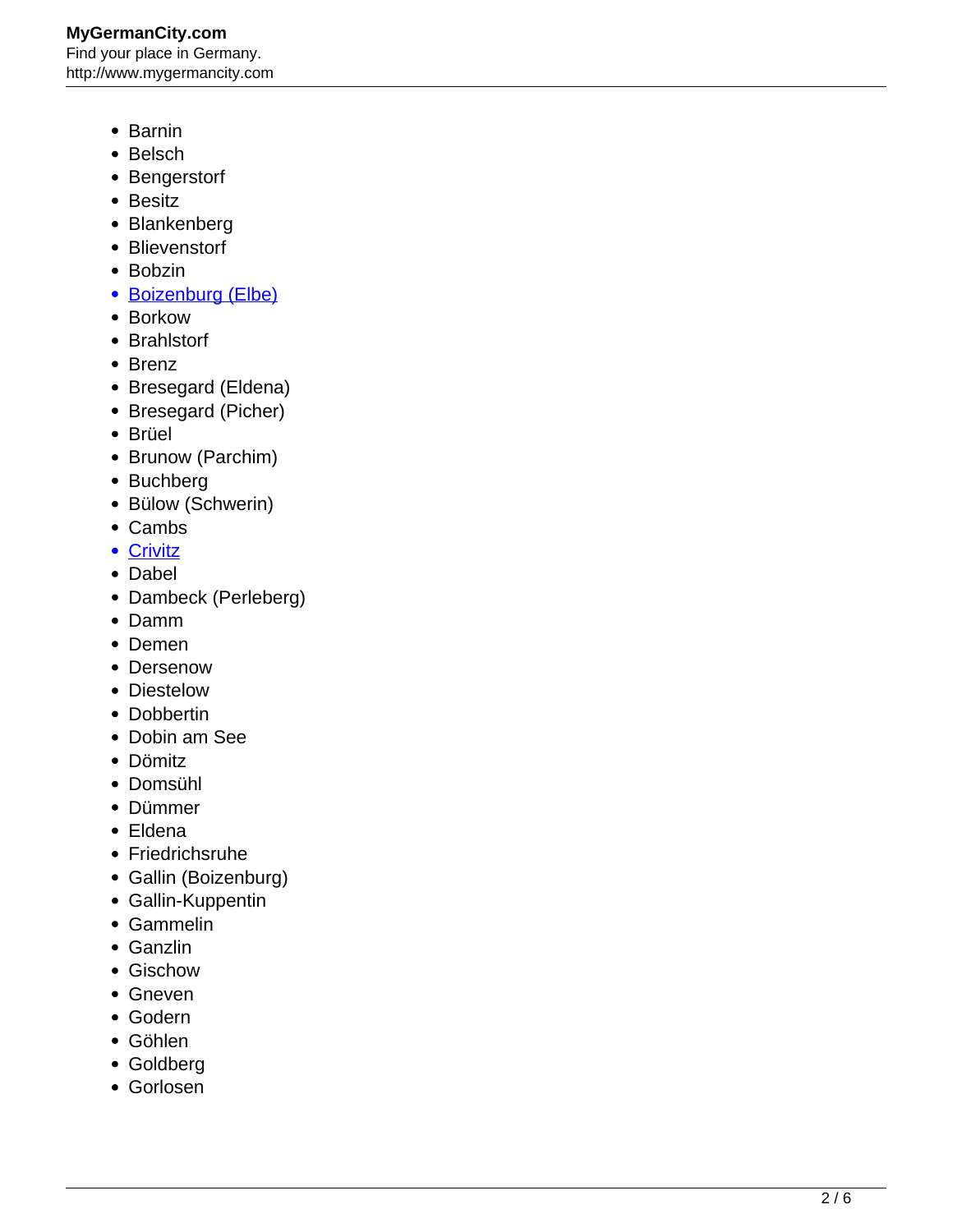**MyGermanCity.com** Find your place in Germany. http://www.mygermancity.com

- [Grabow](http://www.mygermancity.com/grabow)
- Granzin
- Grebbin
- Grebs-Niendorf
- Gresse
- Greven (Boizenburg)
- Groß Godems
- Groß Krams
- Groß Laasch
- Groß Niendorf
- **[Hagenow](http://www.mygermancity.com/hagenow)**
- Herzberg
- Hohen Pritz
- Holthusen
- Hoort
- Hülsenburg
- Karbow-Vietlübbe
- Karenz
- Karrenzin
- Karstädt
- Kirch Jesar
- Klein Rogahn
- Kobrow
- Kogel (Zarretin)
- Körchow
- Kreien
- Kremmin
- Kritzow
- Kuhlen-Wendorf
- Kuhstorf
- Langen Brütz
- Langen Jarchow
- Leezen (Schwerin)
- Lehsen
- Leussow
- Lewitzrand
- Lübesse
- Lüblow
- Lübtheen
- [Lübz](http://www.mygermancity.com/luebz)
- [Ludwigslust](http://www.mygermancity.com/ludwigslust)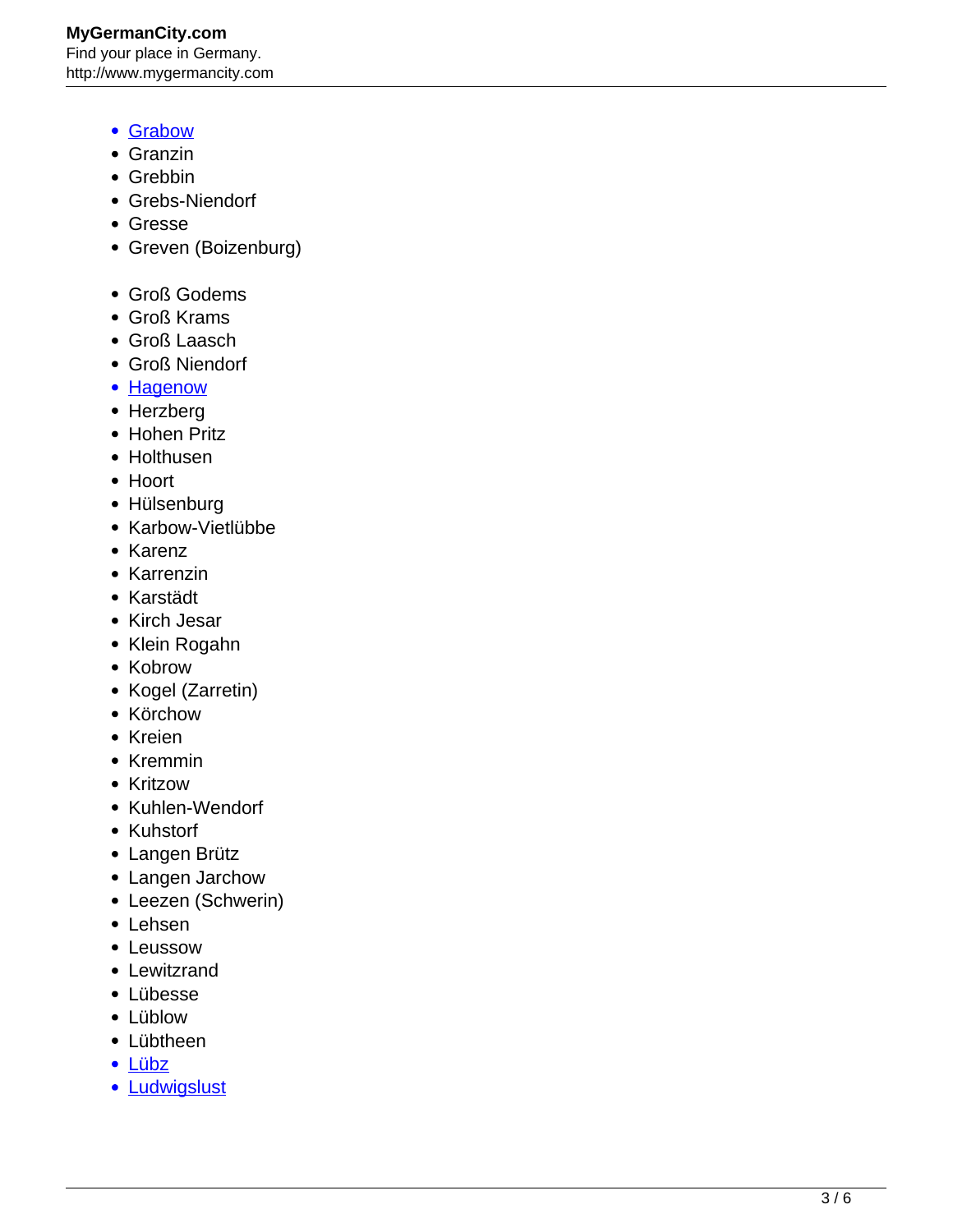- Lutheran
- Lüttow-Valluhn
- Malk Göhren
- Malliß
- Marnitz
- Mestlin
- Milow
- Möllenbeck
- Moraas
- Muchow
- Mustin (Sternberg)
- Neu Gülze
- Neu Kaliß
- Neu Poserin
- [Neustadt-Glewe](http://www.mygermancity.com/neustadt-glewe)
- Nostorf
- Pätow-Steegen
- Pampow (Schwerin)
- [Parchim](http://www.mygermancity.com/parchim)
- Passow (Lübz)
- Picher
- Pinnow (Schwerin)
- Plate
- [Plau am See](http://www.mygermancity.com/plau-am-see)
- Prislich
- Pritzier
- Raben Steinfeld
- Rastow
- Redefin
- Rom
- Schossin
- Schwanheide
- Setzin
- Severin
- Siggelkow
- Spornitz
- Steesow
- Sternberg
- Stolpe
- Stralendorf (Schwer.)
- Strohkirchen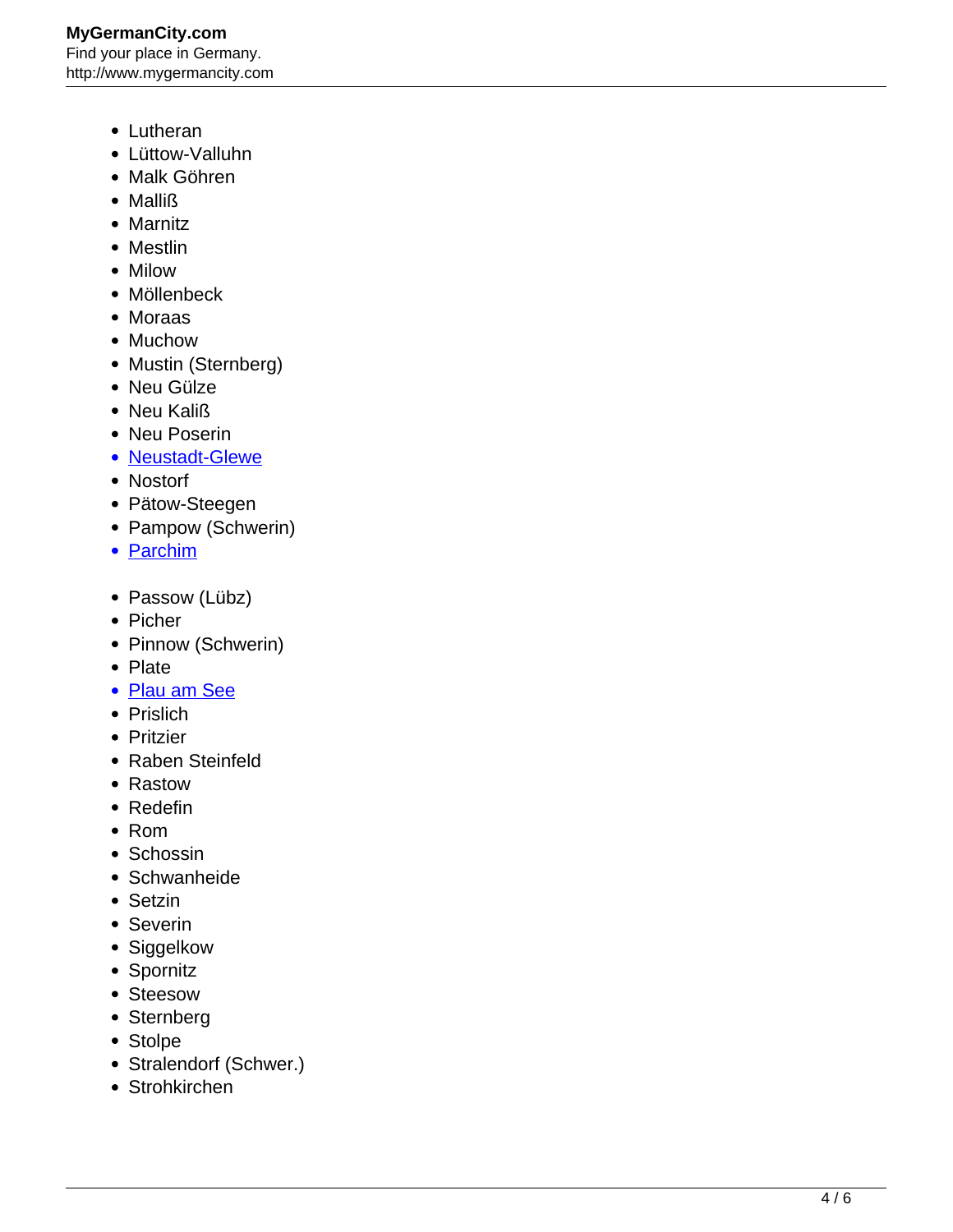- Suckow
- Sülstorf
- Sukow
- Techentin
- Teldau
- Tessenow
- Tessin (Boizenburg)
- Toddin
- Tramm
- Uelitz
- Vellahn
- Vielank
- Wahlstorf (Lübz)
- Warlitz
- Warlow
- Warsow (Schwerin)
- Weitendorf
- Wendisch Priborn
- Wendisch Waren
- Werder (Lübz)
- [Wittenburg](http://www.mygermancity.com/wittenburg)
- Wittendörp
- Wittendörden
- Witzin
- Wöbbelin
- Zahrensdorf
- Zapel
- [Zarrentin am Schaalsee](http://www.mygermancity.com/zarrentin)
- Ziegendorf
- Zierzow
- Zölkow
- Zülow

The eastern half of this area is also crossed by the massive **Elbe** on its way from the mountains of the Czech Republic to the [North Sea](http://www.mygermancity.com/north-sea).

Famous as a ducal residence, this region has many links to its namesake Prince Ludwig. He built himself a hunting lodge in the area and kept land free for his pleasures. Now, there is the late Baroque [Ludwigslust](http://www.mygermancity.com/ludwigslust) Schloss on an ornate lake in **Ludwigslust** — sitting in 120 hectares of gardens